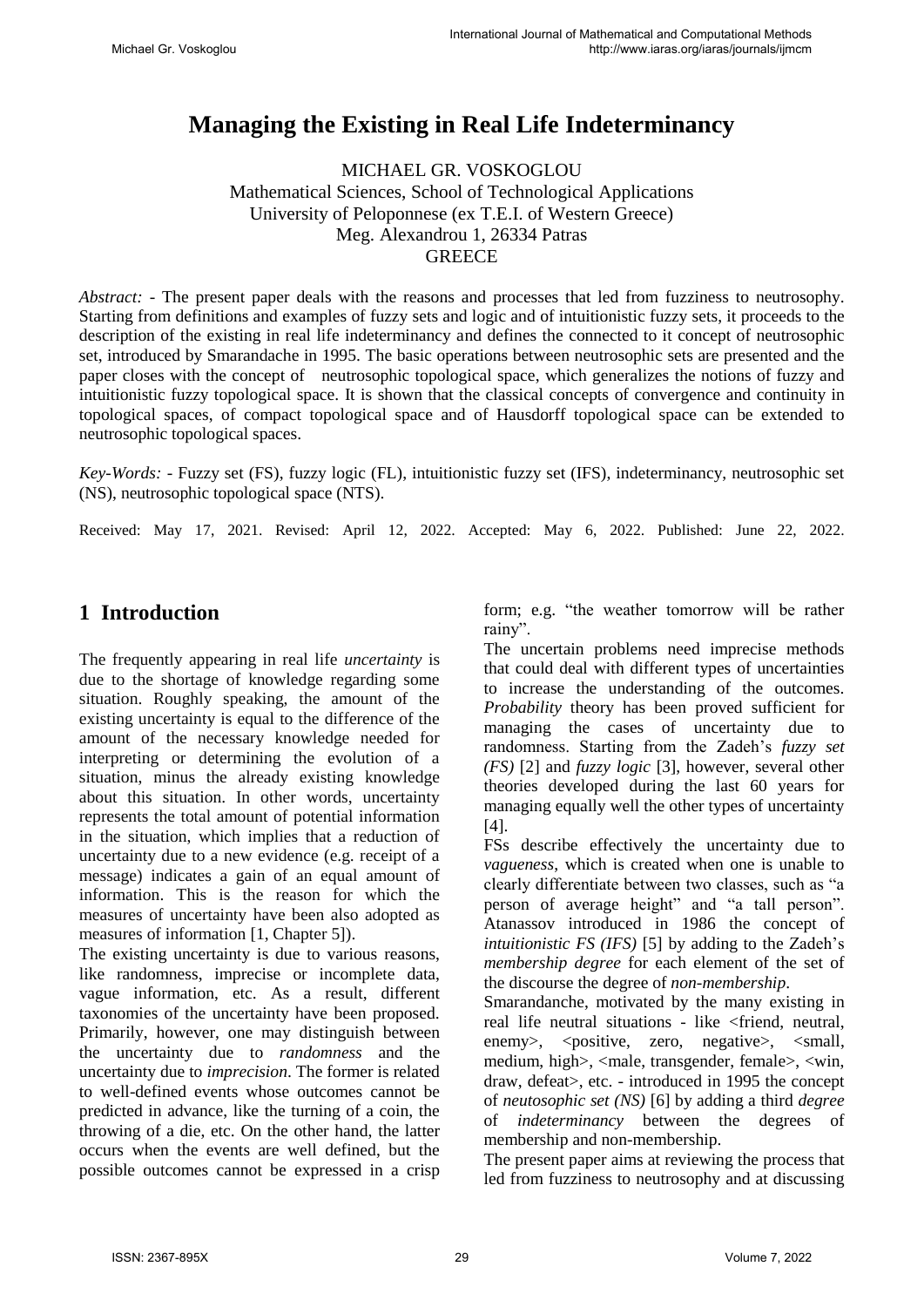the future perspectives of the corresponding theories. The rest of the paper is formulated as follows: Section 2 contains basic definitions and examples of FS and IFS. Section 3 is devoted to NSs and the definition of inteterminancy. Section 3 describes the concept of *neutrosophic topological space (NTS)* and the article closes with the final conclusions and some hints for future research presented in section 5.

# **2 Preliminaries**

The electrical engineer Lofti Aliasker Zadeh, Professor of Computer Science at the University of Berkeley, introduced in 1965 the concept of FS [2] as follows:

**Definition 1:** Let U be the universal set of the discourse, then a FS Α in U is defined with the help of its *membership function* m:  $U \rightarrow [0,1]$  as the set of the ordered pairs

 $A = \{(x, m(x)) : x \in U\}$  (1)

The real number  $m(x)$  is called the membership degree of *x* in A. The greater is m(*x*), the more *x* satisfies the characteristic property of Α. Many authors, for reasons of simplicity, identify a fuzzy set with its membership function.

A crisp subset A of U is a fuzzy set in U with membership function taking the values  $m(x)=1$ , if x belongs to A, and 0 otherwise. The classical operations on crisp sets (intersection, union, complement, etc.) are generalized in a natural way to FSs [1, Chapter 2].

The infinite-valued on the interval [0,1] FL is defined with the help of the concept of FS [3]. Through FL, the fuzzy terminology is translated by algorithmic procedures into numerical values, operations are performed upon those values and the outcomes are returned into natural language statements in a reliable manner [7]. An important advantage of FL is that its rules are set in natural language with the help of linguistic, and therefore fuzzy, variables [8]. For general facts on FSs and FL we refer to the books [1] and [9, Chapters 4-7].

A difficulty appears, however, in FSs with the definition of the membership function, which is not unique, depending on the subjective perceptions of the user. In fact, the way of perceiving a concept (e.g. "tall") is different from person to person, depending on the "signals" that each one receives from the real world about it. Thus, the only restriction about the definition of the membership function is to be compatible with common logic; otherwise the FS does not give a reliable representation of the corresponding real situation.

For a more accurate quantification of the uncertainty Kassimir Atanassov, Professor of Mathematics at the Bulgarian Academy of Sciences, introduced in 1986 the concept of IFS [5] as follows:

**Definition 2:** An IFS A in the universe U is defined with the help of its membership function m: U  $\rightarrow$  $[0,1]$  and its *non-membership function* n:  $U \rightarrow [0,1]$ as the set of the ordered triples

 $A = \{(x, m(x), n(x)) : x \in U, 0 \le m(x) + n(x) \le 1\}$  (2)

One can write  $m(x) + n(x) + h(x) = 1$ , where  $h(x)$  is called the *hesitation* or *uncertainty degree* of x. When  $h(x) = 0$ , then the corresponding IFS is reduced to an ordinary FS. The characterization intuitionistic is due to the fact that an IFS contains the intuitionistic idea, as it incorporates the degree of hesitation.

For example, if A is the IFS of the clever students of a class and  $(x, 0.6, 0.2) \in A$ , then there is a 60% probability for the student x to be characterized as clever, a 20% probability to be characterized as not clever, and a 20% hesitation to be characterized as either clever or not. Most notions and operations concerning FS can be extended to IFS, which simulate successfully the existing imprecision in human thinking [10].

### **3. Neutrosophic Sets**

#### **3.1 Basic Concepts**

The Romanian writer and mathematician Florentin Smarandache, Professor at the branch of Gallup of the New Mexico University, introduced in 1995 the degree of *indeterminancy/neutrality* of the elements of the universal set U in a subset of U and defined the concept of NS [6] as follows:

**Definition 3:** A *single valued NS (SVNS)* A in U is of the form

A = { $(x,T(x),I(x),F(x))$ :  $x \in U$ ,  $T(x),I(x),F(x) \in [0,1]$ ,  $0 \leq T(x)+I(x)+F(x) \leq 3$  (3)

In (3)  $T(x)$ ,  $I(x)$ ,  $F(x)$  are the degrees of *truth*, *indeterminancy and falsity* of x in A respectively, called the *neutrosophic components* of x. For simplicity, we write  $A < T$ , I, F $>$ .

The etymology of the term "neutrosophy" comes from the adjective "neutral´ and the Greek word "sophia" (wisdom) and, according to Smarandanche who introduced it, means "the knowledge of neutral thought".

For example, let U be the set of the players of a football team and let A be the SVNS of the good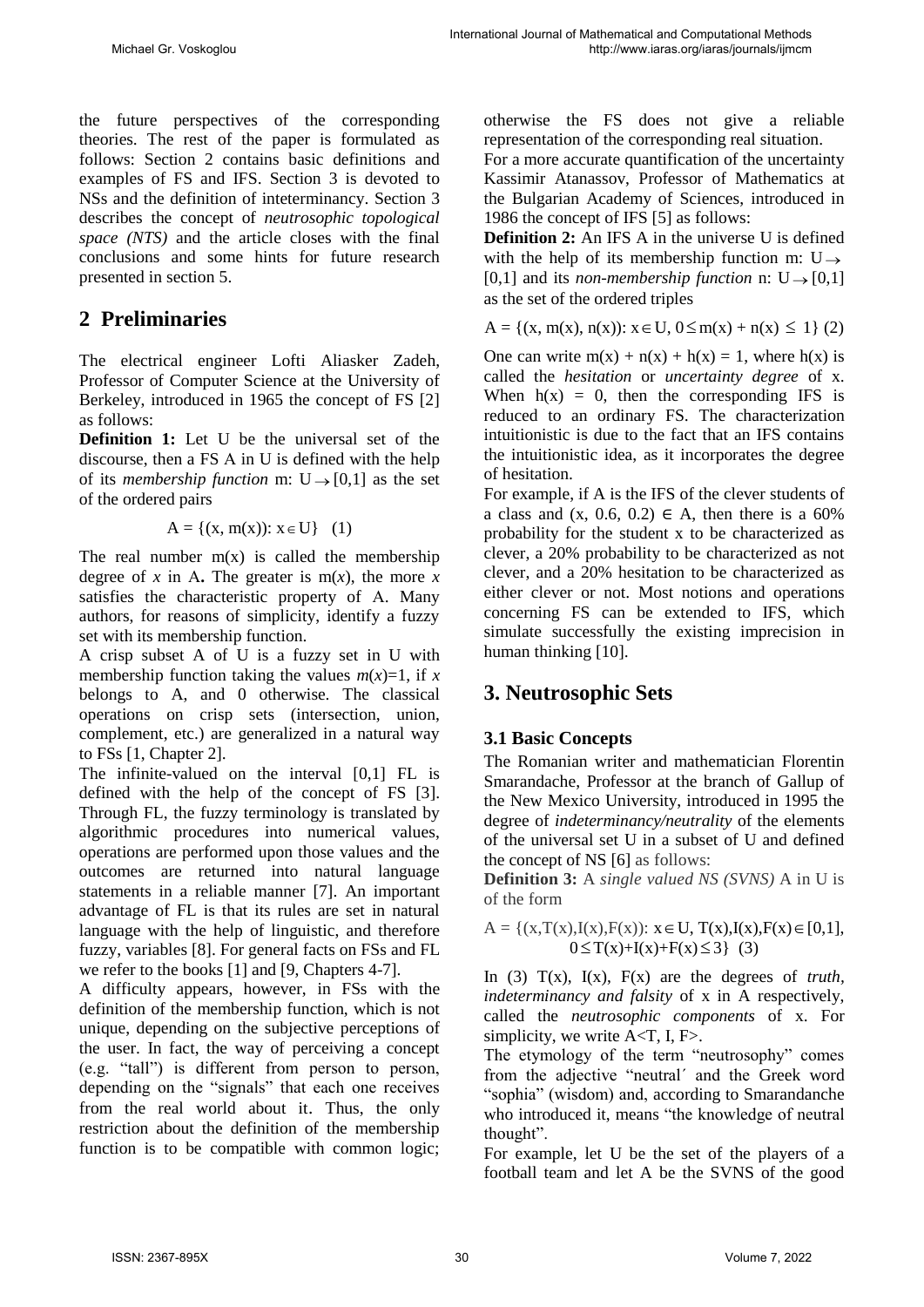players of U. Then each player x of U is characterized by a *neutrosophic triplet* (t, i, f) with respect to A, with t, i, f in  $[0, 1]$ . For instance,  $x(0.6, 1)$ 0.2, 0.4)  $\in$  A means that there is a 60% probability for x to be a good player, a 20% probability to be unknown if x is a good player and a 40% probability for x to not be a good player. In particular,  $x(0,1,0) \in$ A means that we do not know absolutely nothing about x's affiliation with A.

Indeterminancy is understood to be in general everything which is between the opposites of truth and falsity [11].

In an IFS the inderterminancy is equal by default with the hesitancy, i.e. we have  $I(x)=1-T(x) - F(x)$ . Also, in a FS is  $I(x)=0$  and  $F(x) = 1 - T(x)$ , whereas in a crisp set is  $T(x)=1$  (or 0) and  $F(x)=0$  (or 1). In other words, crisp sets, FSs and IFSs are special cases of SVNSs.

When the sum  $T(x) + I(x) + F(x)$  of the neutrosophic components of  $x \in U$  in a SVNS A on U is <1, then it leaves room for incomplete information about x, when is equal to 1 for complete information and when is greater than 1 for *parasconsistent* (i.e. contradiction tolerant) information about x. A SVNS may contain simultaneously elements leaving room for all the previous types of information.

When  $T(x) + I(x) + F(x) < 1$ ,  $\forall x \in U$ , then the corresponding SVNS is usually referred as *picture FS* (*PiFS*) [12]. In this case 1-  $T(x)$ - $I(x)$ - $F(x)$  is called the degree of *refusal membership* of x in A. The PiFSs based models are adequate in situations where we face human opinions involving answers of types yes, abstain, no and refusal. Voting is a representative example of such a situation.

The difference between the *general definition of a NS* and the previously given definition of a SVNS is that in the general definition  $T(x)$ ,  $I(x)$  and  $F(x)$  may take values in the non-standard unit interval ]−0, 1+[ (including values  $\langle 0 \text{ or } \rangle$ ) [6]. This could happen in real world situations. For example, in a company with full-time work for its employees 40 hours per week an employee, upon his work, could belong by 40 40 =1 to the company (full-time job) or by  $\frac{30}{10}$ 40  $\leq$ 1

(part-time job) or by  $\frac{45}{10}$ 40 >1 (over-time job).

Assume further that a full-time employee caused a damage to his job's equipment, the cost of which must be taken from his salary. Then, if the cost is equal to  $\frac{50}{10}$ 40 of his weekly salary, the employee

belongs this week to the company by  $\frac{10}{10}$ 40  $<$  0. NSs, apart from vagueness, manage as well the cases of uncertainty due to *ambiguity* and *inconsistency.* In ambiguity the existing information leads to several interpretations by different observers. For example, the statement "Boy no girl" written as "Boy, no girl" means boy, but written as "Boy no, girl" means girl. On the other hand, inconsistency appears when two or more pieces of information cannot be true at the same time. As a result the obtainable in this case information is conflicted or undetermined. For example, "the probability for raining tomorrow is 80%, but this does not mean that the probability for not raining is 20%, because they might be hidden weather factors".

The difficulty, however, of defining properly the neutrosophic components of an object still exists, for the same reason as for the membership function of a FS described in the previous section. The same also happens with IFSs, and generally for any generalization of FSs involving membership functions. At any case, theories for managing the uncertainty related to FSs have been developed where the definition of a membership function is not necessary (*grey systems/numbers* [13]) or it is overpassed by using either a pair of sets which give the lower and the upper approximation of the original crisp set (*rough sets* [14]) or a suitable set of linguistic parameters (e.g. *soft sets* [15]). The present author has recently proposed a hybrid assessment model using soft sets and grey numbers as tools [16].

#### **3.2 Operations on Neutrosophic Sets**

The classical operations on crisp sets are generalized to NSs [17]. Here, for simplicity, we consider SVNSs and we define the subset and the complement of a SVNS, as well as the union and intersection of two SVNSs.

**Definition 4:** Let  $A < T_A$ ,  $I_A$ ,  $F_A$  and  $B < T_B$ ,  $I_B$ ,  $F_B$ be two SVNSs in the universe U. Then A is called a *subset* of B ( $A \subseteq B$ ), if, and only if,  $T_A(x) \leq T_B(x)$ ,  $I_A(x) \leq I_B(x)$  and  $F_A(x) \geq F_B(x)$ ,  $\forall x \in U$ . If we have simultaneously  $A \subseteq B$  and  $B \subseteq A$ , then A and B are *equal* (A=B) SVNSs.

**Definition 5:** The *complement* of a SVNS A<TA, IA,  $F_A$ > in U is the SVNS c(A)<F<sub>A</sub>, 1-I<sub>A</sub>, T<sub>A</sub>> in U.

**Definition 6:** Let  $A < T_A$ ,  $I_A$ ,  $F_A$  and  $B < T_B$ ,  $I_B$ ,  $F_B$ be two SVNSs in the universe U. Then the *union*  A∪B is the SVNS C<T<sub>C</sub>, I<sub>C</sub>, F<sub>C</sub>> in U, with T<sub>C</sub> = max  ${T_A, T_B}$ ,  ${I_C = max {I_A, I_B}}$  and  ${F_C = min {F_A}}$  $F_{\rm B}$ .

**Definition 7:** Let  $A < T_A$ ,  $I_A$ ,  $F_A >$  and  $B < T_B$ ,  $I_B$ ,  $F_B >$ be two SVNSs in the universe U. Then the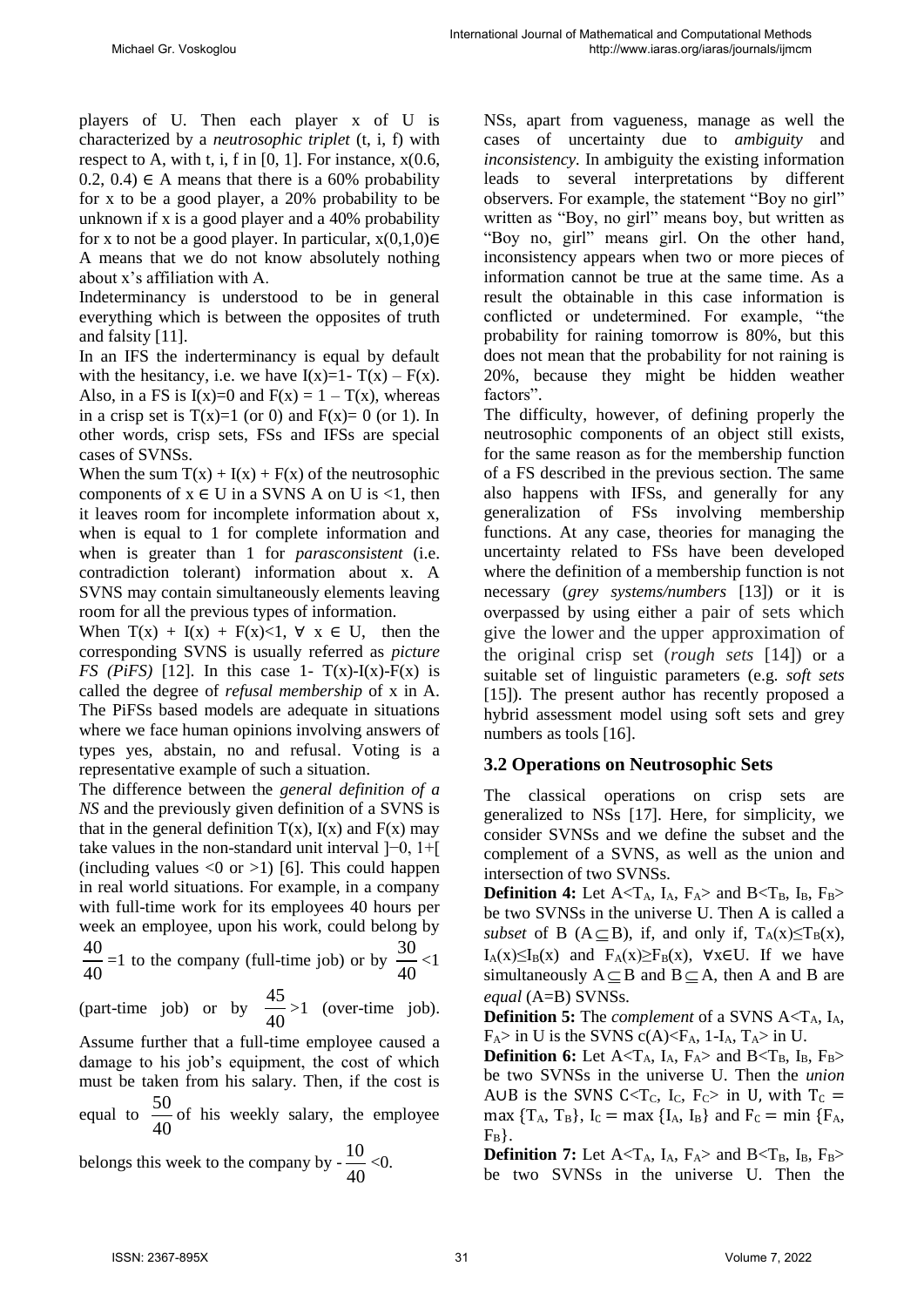*intersection* A∩B is the SVNS C<T<sub>C</sub>, I<sub>C</sub>, F<sub>C</sub>> in U, with  $T_c = \min \{T_A, T_B\}$ ,  $I_c = \min \{I_A, I_B\}$  and  $F_c =$ max  ${F_A, F_B}.$ 

It is straightforward to check that if A and B are crisp sets (FSs, IFSs) then the previous definitions are reduced to the corresponding definitions of crisp sets (FSs, IFSs).

**Example 1:** Let  $U = \{x_1, x_2, x_3\}$  be the universal set and let  $A = \{(0.3, 0.3, 0.6, x_1), (0.5, 0.3, 0.4, x_2),$  $(0.7, 0.2, 0.5, x_3)$ , B ={ $(0.6, 0.1, 0.2, x_1)$ ,  $(0.3, 0.2, 0.5,$  $x_2$ ,  $(0.3, 0.1, 0.6, x_3)$ }be two SVNSs in U. Then: i) Neither  $A \subseteq B$ , nor  $B \subseteq A$  (definition 4) ii) c(A)= $\{(0.6, 0.7, 0.3, x_1), (0.4, 0.7, 0.5, x_2), (0.5, 0.8,$ 0.7,x<sub>3</sub>)} and c(B) ={(0.2,0.9,0.6,x<sub>1</sub>), (0.5,0.8,0.3, x<sub>2</sub>)  $(0.6, 0.9, 0.3, .0, x_3)$  (definition 5) iii) A∪B= ${(0.6, 0.3, 0.6, x_1), (0.5, 0.3, 0.5, x_2)}$ ,  $(0.3, 0.1, 0.5, x_3)$  (definition 6) iv) A∩B= $\{(0.3, 0.1, 0.2, x_1), (0.3, 0.2, 0.4, x_2),$  $(0.7, 0.2, 0.6, x_3)$  (definition 7)

# **4. Neutrosophic Topological Spaces**

FSs, FL and the related to them theories for managing the uncertainty [4] have found many and important applications to almost all sectors of human activity. Fuzzy mathematics, however, has also enormously developed in theoretical level giving important insights even to traditional branches of pure mathematics, like Algebra, Geometry, Analysis, Topology, etc.

Topological spaces is the most general category of mathematical spaces, in which fundamental mathematical concepts like convergence, continuity, compactness, etc. are defined (e.g. see [18]). Metric spaces and manifolds are special forms of topological spaces satisfying some extra conditions.

It is recalled that the concept of a topological space is defined as follows:

**Definition 8:** A *topology* T on a non-empty set U is defined as a collection of subsets of U such that:

1. U and the empty set belong to T, and

2. The union and intersection of any two elements of T belong also to T.

Trivial examples are the *discrete topology* of all subsets of U and the *non-discrete topology* T= {U, ∅}. The *usual* topology on the set *R* of real numbers is defined as the set of all subsets A of *R* with the property that, for each a in A, there exists  $\varepsilon > 0$ , such that  $(a-\varepsilon, a+\varepsilon) \subseteq A$ .

The elements of a topology T on U are called *open subsets* of U and their complements are called *closed subsets* of U. The pair (U, T) defines a *topological space (TS)* on U.

The concept of TS has been extended to *fuzzy TS*  [19], to *intuitionistic fuzzy TS* [20], to *soft TC* [21], etc. Here we describe how one can extend the concept of TS to *neutrosophic TS* [22].

**Definition 9:** i) The *empty NS*  $\phi_N$  on the universe U is defined to be  $\phi_N = \{(x,0,0,1): x \in U\}.$ 

ii) The *universal NS*  $U_N$  on U is defined to be  $U_N = \{(x,1,1,0): x \in U\}.$ 

It is straightforward to check that for each NS A in U is  $AUU_N = U_N$ ,  $A \cap U_N = A$ ,  $A \cup \emptyset_N = A$  and  $A \cap \emptyset_N = \emptyset_N$ .

**Definition 10:** A *neutrosophic topology* T on a nonempty set U is defined as a collection of NSs on U such that:

1. U<sub>N</sub> and  $\phi_N$  belong to T, and

2. The union and intersection of any two elements of T belong also to T.

Trivial examples are the *discrete neutrosophic topology* of all NSs in U and the *non-discrete neutrosophic topology*  $T = \{U_N, \emptyset_N\}$ .

The elements of a neutrosophic topology T on U are called *open NSs* in U and their complements are called *closed NSs* in U. The pair (U, T) defines a *neutrosophic topological space (NTS)* on U.

**Example 2:** Let  $U = \{u\}$  and let

 $A = \{(u, 0.5, 0.5, 0.4)\}, B = \{(u, 0.4, 0.6, 0.8)\},\$ 

 $C = \{(u, 0.5, 0.6, 0.4)\}, D = \{(u, 0.4, 0.5, 0.8)\}$  be NSs in U. Then it is straightforward to check that the collection  $T = {\emptyset_N, U_N, A, B, C, D}$  is a neutrosophic topology on U.

We close by extending the concepts of *convergence*, *continuity*, *compact* TS and Hausdorf TS to NTSs.

**Definition 11:** Given two NSs A and B of the NTS (U, T), B is said to be a *neighbourhood* of A, if there exists an open NS O such that  $A \subseteq O \subset B$ . Further, we say that a sequence  ${A_n}$  of NSs of (U, T) *converges* to the NS A of (U, T), if there exists a positive integer m such that for each integer n≥m and each neighbourhood B of A we have that  $A_n \subset$ B.

The following theorem generalizes the *Zadeh's extension principle* for FSs to NSs:

**Theorem 1:** Let U and V be two non-empty crisp sets and let  $g: U \rightarrow V$  be a function. Then g can be extended to a function G mapping NSs in U to NSs sets in V.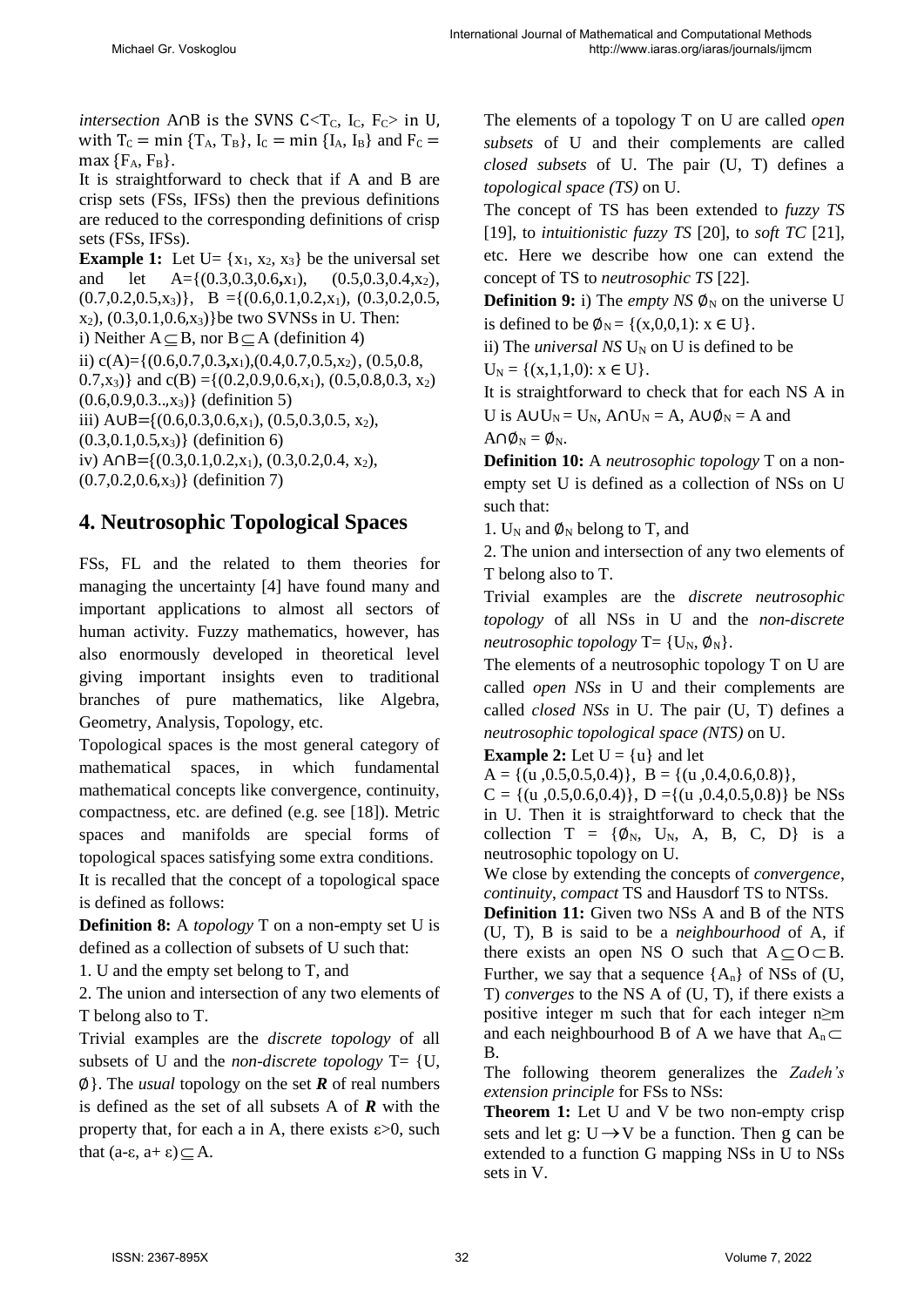*Proof:* Let  $A < T_A$ ,  $I_A$ ,  $F_A >$  be a NS in U. Then its image G(A) is a NS B in V, whose neutrosophic components are defined as follows: Given v in V, consider the set g  $^{-1}(v) = \{u \in U: g(u) = v\}$ . If g<sup>-1</sup>(v)= $\emptyset$ , then T<sub>B</sub>(v)=0, and if  $g^{-1}(v) \neq \emptyset$ , then T<sub>B</sub>(v) is equal to the maximal value of all T<sub>A</sub>(u) such that  $u \in g^{-1}(v)$ . Conversely, the inverse image  $G^{-1}(B)$  is the NS A in U with truth membership function  $T_A(u)=T_B(g(u))$ , for each  $u \in U$ . In an analogous way one can determine the neutrosophic components  $I_B$  and  $F_B$  of  $B -$ 

**Definition 12:** Let (U,T) and (V,S) be two NTSs and let g be a function g:  $U \rightarrow V$ . According to Theorem 1, g can be extended to a function G which maps NSs of U to NSs of V. We say then that g is a *neutrosophicaly-continuous* function, if, and only if, the inverse image of each open NS of V through G is an open NS of U.

**Definition 13:** A family  $A = \{A_i, i \in I\}$  of NSs of a NTS (U, T) is called a *cover* of U, if  $U = \bigcup A_i$ . If i∈I  $\in$ 

the elements of A are open NSs, then A is called an *open cover* of U. Also, each NS subset of A which is also a cover of U is called a *sub-cover* of A. The NTS (U, T) is said to be *compact*, if every open cover of U contains a sub-cover with finitely many elements.

**Definition 14:** A NTS (U, T) is called a *T1-NTS*, if, and only if, for each pair of elements  $u_1$ ,  $u_2$  of U,  $u_1 \neq u_2$ , there exist at least two open NSs O<sub>1</sub> and O<sub>2</sub> such that  $u_1 \in O_1$ ,  $u_2 \notin O_1$  and  $u_2 \in O_2$ ,  $u_1 \notin O_2$ .

**Definition 15:** A NTS (U, T) is called a *T2-NTS*, if, and only if, for each pair of elements  $u_1$ ,  $u_2$  of U,  $u_1 \neq u_2$ , there exist at least two open NSs O<sub>1</sub> and O<sub>2</sub> such that  $u_1 \in O_1$ ,  $u_2 \in O_2$  and  $O_1 \cap O_2 = \emptyset$ <sub>N</sub>.

A T2-NTS is also called a *Hausdorff* or a *separable* NTS. Obviously a  $T_2$ -NTS is always a  $T_1$ -NTS.

### **4. Discussion and Conclusions**

In this work the concept of NS in the universe U, introduced by Smarandanche in 1995, which describes the existing in real life indeterminancy, was studied. The basic operations between NSs were presented and the classical notion of TS was extended to NTS. It was further shown that convergence, continuity, compact TS and Hausdorff TS can be naturally extended to NTSs.

It looks in general that the combination of two or more of the alternative theories developed for tackling the existing in real life uncertainty, is a promising tool for obtaining better results in a variety of human activities characterized by

uncertainty ([16], [23], etc.). Consequently this could be a fruitful area for future research.

#### *References:*

- [1] Klir, G. J. & Folger, T. A., *Fuzzy Sets, Uncertainty and Information*, Prentice-Hall, London, 1988.
- [2] Zadeh, LA., Fuzzy Sets, *Information and Control*, 8, 1965, pp. 338-353.
- [3] Zadeh, L.A. Outline of a new approach to the analysis of complex systems and decision processes. *IEEE Trans. Syst. Man Cybern.*, 3, 1973, pp.28–44.
- [4] Voskoglou, M.Gr., Fuzzy Systems, Extensions and Relative Theories, *WSEAS Transactions on Advances in Engineering Education*, 16, 2019, pp. 63-69
- [5] Atanassov, K.T., Intuitionistic Fuzzy Sets, *Fuzzy Sets and Systems*, 20(1), 1986, pp.87-96.
- [6] Smarandache, F., *Neutrosophy / Neutrosophic probability, set, and logic*, Amer. Res. Press, Rehoboth, USA, 1998, 2000, 2002, 2005, 2006
- [7] Kosko, B., *Fuzzy Thinking: The New Science of Fuzzy Logic*, Hyperion: New York, 1993.
- [8] Zadeh, L.A.**,** The Concept of a Linguistic Variable and its Application to Approximate Reasoning, Parts 1–3. *Information Science*, 8, 1975, pp.199–249 and pp. 301–357, 9, pp.43-80.
- [9] Voskoglou, M.Gr.**,** *Finite Markov Chain and Fuzzy Logic Assessment Models: Emerging Research and Opportunitie*s, Create Space Independent Publishing Platform, Amazon, Columbia, SC, USA, 2017.
- [10] Atanassov, K.T., *Intuitionistic Fuzzy Sets*, Physica-Verlag, Heidelberg, N.Y., 1999.
- [11] Smarandache, F., Indeterminancy in Neutrosophic Theories and their Applications, *International Journal of Neutrosophic Science,*  15(2), 2021, pp. 89-97.
- [12] Cuong, B., Picture Fuzzy Sets, *J. of Computer Science and Cybernetics,* 20(4), 2014, pp. 409- 420.
- [13] Deng, J., Control Problems of Grey Systems, *Systems and Control Letters*, 1982, pp. 288- 294.

 [14] Pawlak, Z., *Rough Sets: Aspects of Reasoning about Data,* Kluer Academic Publishers, Dordrecht, 1991.

[15] Molodtsov, D., Soft Set Theory-First Results, *Computers and Mathematics with Applications*, 37(4- 5), 1999, pp. 19-31.

[16] Voskoglou, M.Gr., Use of Grey numbers and